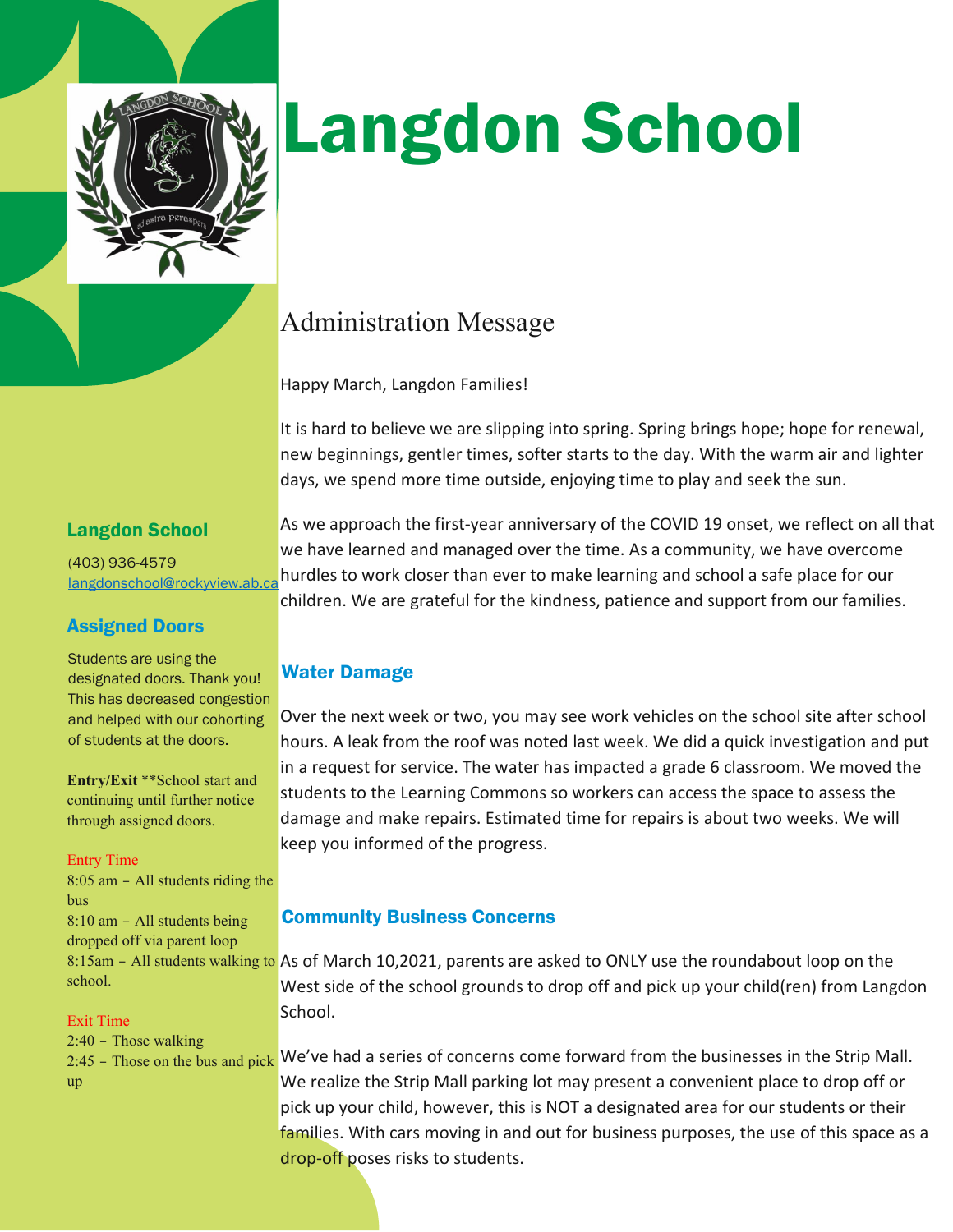As of March 10<sup>th</sup>, 2021, both passage gates between Langdon School and the Strip Mall will remain locked until 10:30am. Students walking from the south part of Langdon can still access the school grounds through the North East or South West openings in the fence.

As this will increase traffic in the parent loop, we are reminding and asking parents to use the space appropriately. Please do not linger or loiter in the parking area as this will force students to walk between or around cars, increasing the risk factors. While we recognize this may be a big change or some families, student's safety remains our first priority.

Our students' safety must be everyone's #1 priority. Even one close call is one too many. If you have any questions or concerns, please direct them to the administration at Langdon School.

#### Morning Drop-off and Afternoon Pick-up

The flow in our parent loop has improved significantly and it is a highlight of my day greeting the students as they are dropped off in the morning. Their smiles will warm any winter day.

As mentioned previously, with the closing of school property gates bordering the neighboring businesses and parking lot, our parent loop will become much busier. To ensure an efficient, effective, and convenient drop-off and pick-up of your children we are requesting the following:

- 1. Be patient. We will make sure your child(ren) get to class, or are picked up at the end of the day.
- 2. Monitor your speed while in the parent loop to ensure our kids are safe.
- 3. If you are parking and walking your child to their doors or picking them up at their doors, pull around the loop as far forward as possible before stopping. This will prevent double parking and aid in keeping a flow in the loop.
- 4. If you are dropping and going, pull around the loop as far forward as possible before stopping. This will prevent double parking and aid in keeping a flow in the loop.
- 5. Do not park next to the basketball courts as this creates an unsafe situation with students and adults walking in moving traffic.
- 6. Do not park on the field side of the loop as this blocks the loop access.
- 7. If you are parking on Brander Avenue, we remind you that there is no street parking permitted beyond the Bus Lane exit toward Centre St. as the curb lane is now a turning lane.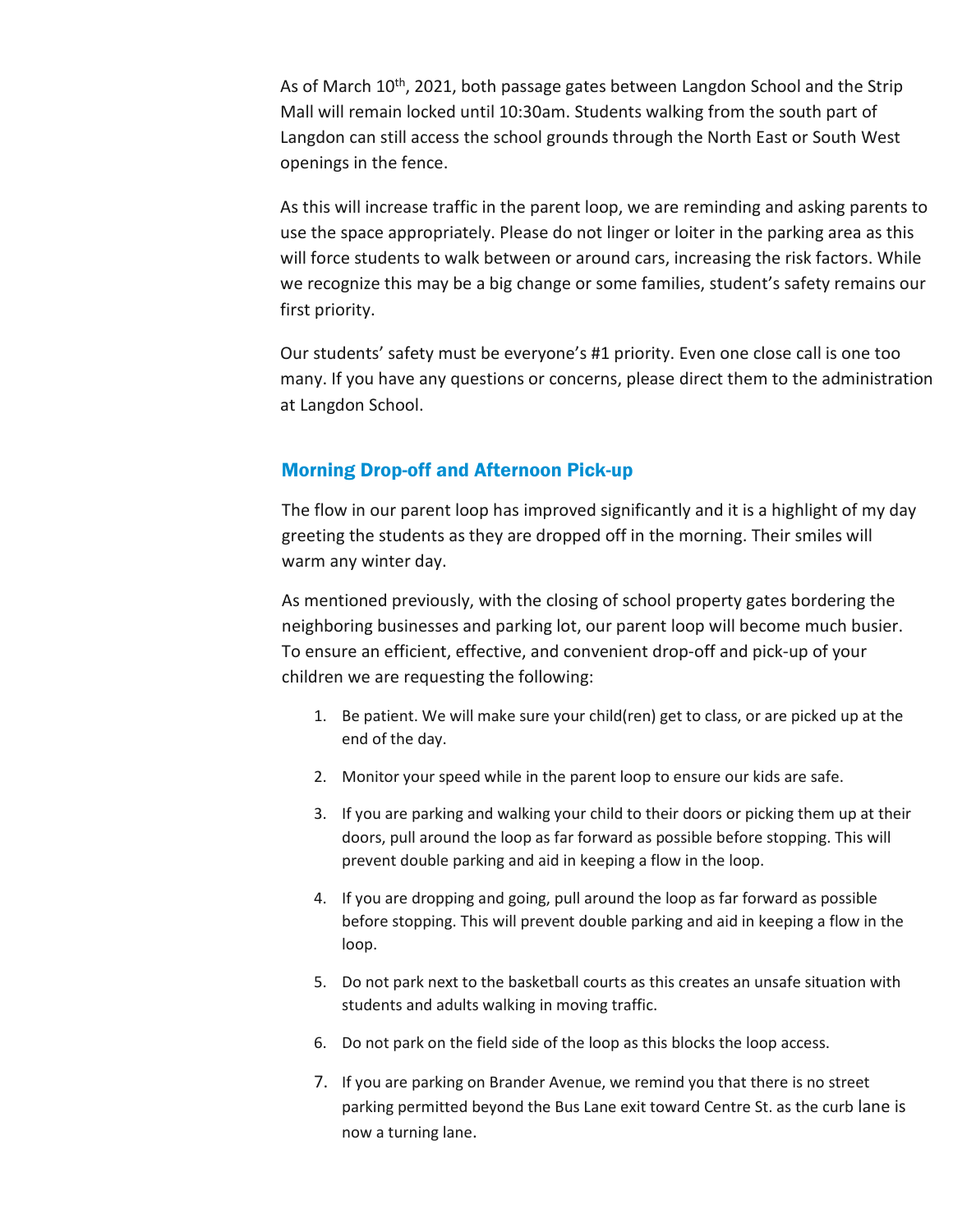8. During pick up and drop off times, please do not use the staffing parking lot.

#### Staffing Updates

Mrs. O' Brien worked at Langdon School as a learning support teacher for many years. She was on a leave for 2 years and has decided to pursue other areas.

Mr. Weigum has flown the coop! As he expands his family, he is taking on the family turkey farm as his full-time interest.

Welcome back, Mrs. Savoie. After a lovely stay at home and a full-time job with two small children, Mrs. Savoie has returned to the classroom (8F/9N)! With her return, we bid a fond farewell to Ms. Farmer, who was part of the school team for the absence.

Mrs. Donahue-Sumka welcomed her first baby in February. Congratulations!! Holding down the fort in her absence is Ms. Olafson (grade 7D/7I).

#### Student Fees

We have outstanding fees for term one. If you have not had the opportunity to pay, please see School Cash Online. Any changes should be brought to the attention of Mrs. Wolfenden, in the main office. Term 2 ends on March 19. We hope to have the fees for that term completed. At the end of March, we will send a mail out for remaining fees. We know things may be different in your homes this year. If you need to apply for a waiver, please send an email t[o ewolfenden@rockyview.ab.ca](mailto:ewolfenden@rockyview.ab.ca) and she will send you the form. Thanks for your attention to this matter. <https://rockyview.schoolcashonline.com/>

#### Parent-Teacher-Student Conferences

Our next set of conferences are March 23 and 25, 2021. Teachers will set up 10 minute zoom meetings to review your child's progress to date. Having questions ready will help maximize this time. Conference Manager will open on March 15, 2021 so you can book appointments for your children and you. <https://langdon.schoolsoft.com/>

#### Spirit Days

We love our school spirit!! Leadership students plan these days as part of their course requirement for the leadership option. The week of March 15 we will have three days to really celebrate the spring! These fun events are to encourage students and families to use what they have and show their personalities. Please check the school [calendar](https://langdon.rockyview.ab.ca/full-calendar) for dates and events.